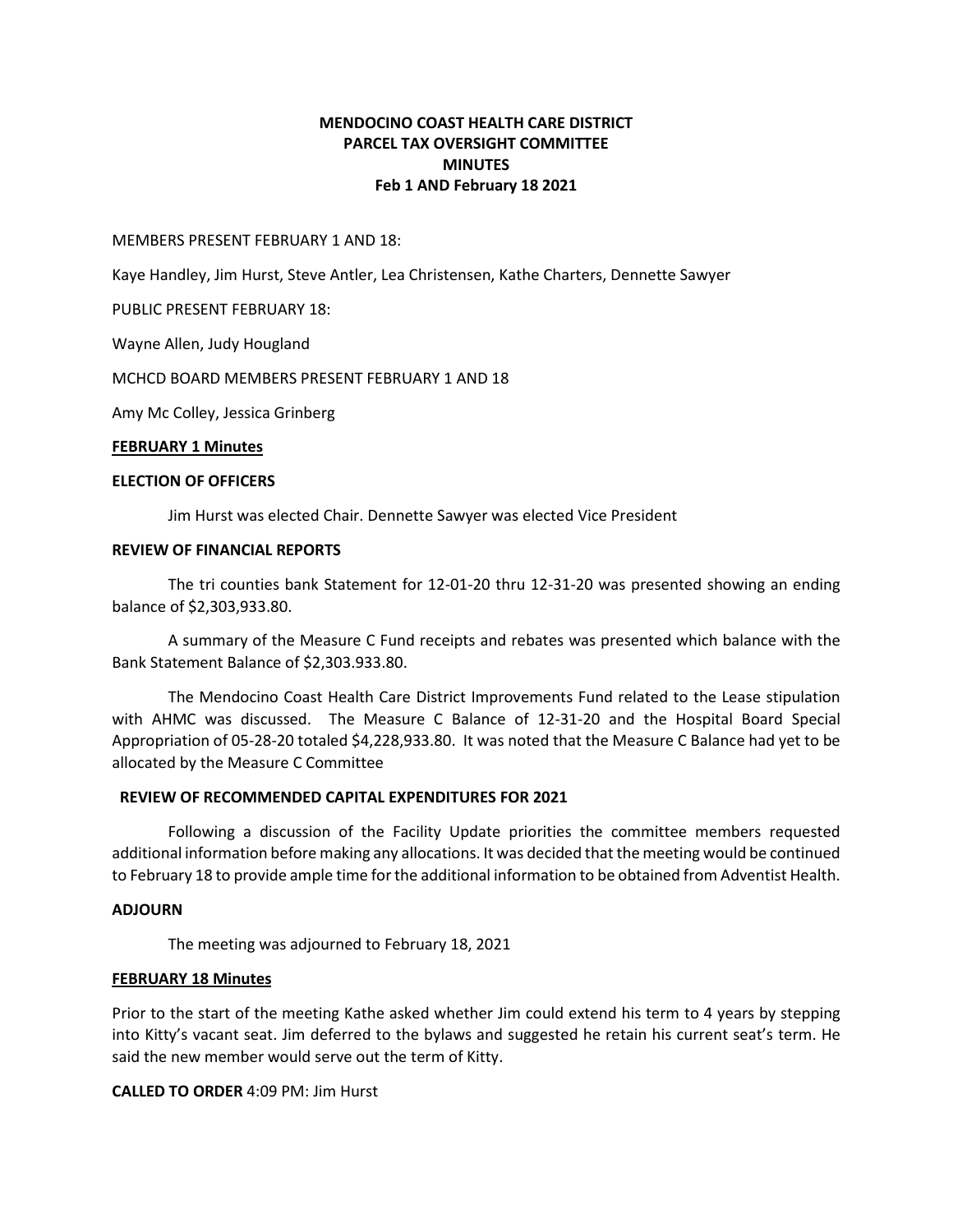AH (Adventist Health) provided the OC (Oversight Committee) with a list of prioritized capital needs for the hospital.

Amy and Jessica discussed the district's priorities.

The Committee proceeded to determine whether the capital items requested by AH qualified for Measure C funds based on the six categories outlined in the measure.

As of the meeting there was 2.3 M in the account. The district pays 2 M annually to AH. Measure C provides approx. 1.6 M in revenue per year.

Kaye asked to clarify how much the group is permitted to authorize.

Jim responded this would become evident in the discussion. He said the committee should discuss the proper allocation of capital requests based on the six categories. He also pointed out that Measure C funds are not the only source for the district's annual 2 M commitment to AH. There are other revenue sources.

Lea said she has trouble finding what was approved in 2020. She also has trouble understanding what was spent. She asked why AH was not present at the meeting to answer questions.

Jim asked Wayne to provide feedback on this issue. He explained the reason AH was not present at the meeting was because it would not be appropriate. Under the bylaws the district is the liaison between the OC and AH. Historically this role was carried out by the CFO for the district.

Steve questioned how these meetings are publicized. How do new members apply to join the Committee and how are they selected.

Kathe pointed out that the amount of funds already spent and how it was allocated was included in the materials for the meeting. A total of \$870,000 in funds were approved at prior meeting(s)(?)

**ACTION ITEM:** Review and Recommend Expenditures for 2021: Jim Hurst, Committee Chair

Jessica explained the list of needs from AH provided at the meeting was a comprehensive list to provide a broad view of needs. This allowed the group to have more options. It also allowed the OC to consider related ways to support the hospital. The example provided was the physician salary request. Measure C does not allow for salaries to be paid but perhaps the group could support physician recruitment.

Amy explained that funds for patient safety and critical improvements required to keep the facility open were recommended as priorities. These total 3.535 million (Note: minutes say 2.6 M which is HVAC only):

Roof repair -

HVAC systems for the emergency room and the cafeteria

Steve asked to clarify the timeframe for the requested projects. Amy informed the group that without these items being funded the hospital could be closed by OSHPD. We need to at least start the projects to show good faith that we are addressing the problems.

Lea did not want to move forward on approval of any projects without knowing what had already been spent from previously approved funds.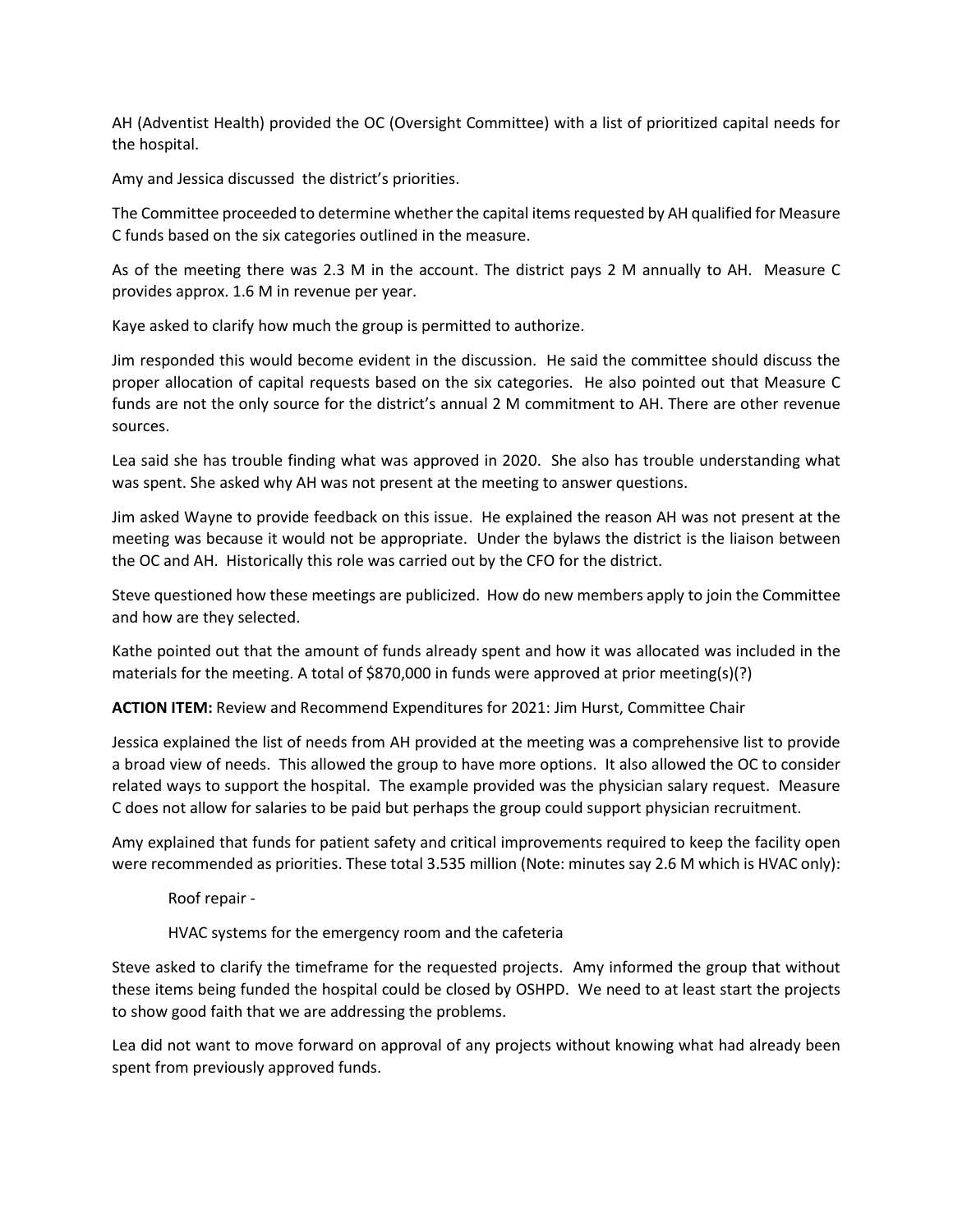Wayne reported that the entire 1,080,260 in previously approved funds has been spent. (Note: this does not match the 870,000 figure stated above).

Kaye summarized the request being presented at the meeting to clarify what the committee was voting on.

Kathe expressed an interest in providing funds for multiple categories.

Lea did not want to vote on anything without understanding what had been requested and approved in prior meetings. She was particularly interested in whether funds would be used to reopen OB.

There was discussion regarding whether to follow the priorities set by AH or if funds should be distributed across broader categories.

Should the committee follow the MCHCD recommendation?

Should the funds be used for additional items on the AH request list?

Should additional Measure C categories be provided funding?

Should all categories in Measure C be provided some funding?

Amy stressed that the hospital will be shut down if the roof and/or the HVAC are determined to be unsafe.

Lea moved that the Oversight Committee approve the following items from the AH list of requests:

- o 28,575 for fire sprinklers
- o 900,000 for the roof repair
- o 500,000 for the HVAC repair
- o 260,000 to purchase an ambulance
- o 41,903 for the surgery waste line repair

Steve Antler seconded the motion.

Discussion ensued. Wayne confirmed that fire sprinklers are an important requirement.

The committee decided to vote only if all available funds were allocated to specific requests.

Steve withdrew his second of the motion to allow the motion to fail.

Kaye introduced a new motion:

- o 28,575 for fire sprinklers
- o 935,000 for the roof repair
- o 961,000 for the HVAC repair
- o 260,000 to purchase an ambulance
- o 41,903 for the surgery waste device repair

Steve seconded the motion. Discussion ensued. Jim suggested the ambulance not be funded at this time. Amy agreed that clarification is needed on this request. Jim provided a total for requested funds in the motion of 2,226,478.

(Note: total is off by \$1,000. Could be an error in one or more items or the total)